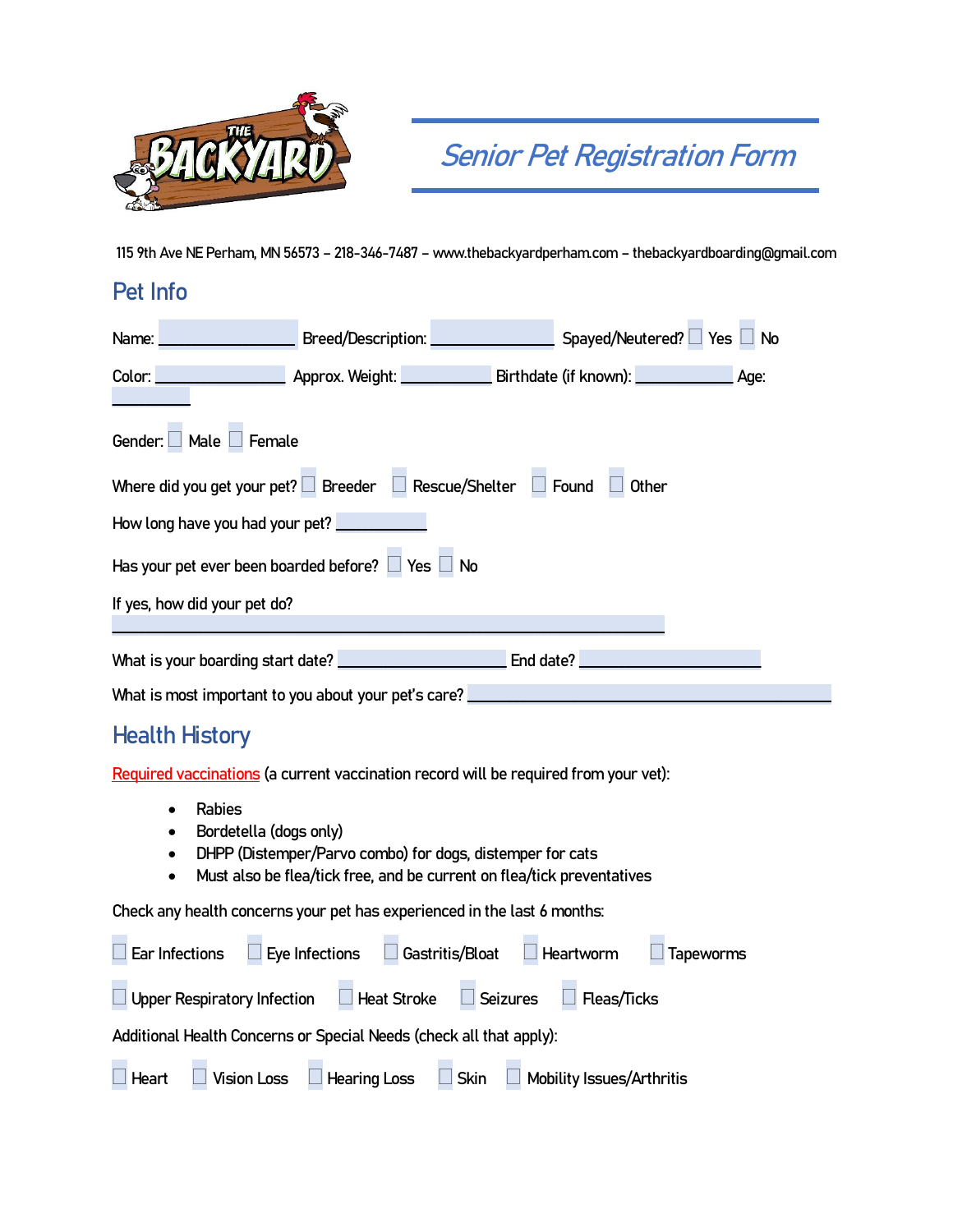| Potty Issues (explain): |  |
|-------------------------|--|
| Surgeries (describe):   |  |

**Regular Medications/Supplements (describe): \_\_\_\_\_\_\_\_\_\_\_\_\_\_\_\_\_\_\_\_\_\_\_\_\_\_\_\_\_\_\_\_\_\_\_\_\_\_\_\_\_\_\_\_\_\_\_\_\_\_\_\_\_\_\_\_\_\_\_\_\_**

**Does your pet have any known allergies (ex: food, cleaning products, grooming products)?** 

**\_\_\_\_\_\_\_\_\_\_\_\_\_\_\_\_\_\_\_\_\_\_\_\_\_\_\_\_\_\_\_\_\_\_\_\_\_\_\_\_\_\_\_\_\_\_\_\_\_\_\_\_\_\_\_\_\_\_\_\_\_\_\_\_\_\_\_\_\_\_\_\_\_**

**\_\_\_\_\_\_\_\_\_\_\_\_\_\_\_\_\_\_\_\_\_\_\_\_\_\_\_\_\_\_\_\_\_\_\_\_\_\_\_\_\_\_\_\_\_\_\_\_\_\_\_\_\_\_\_\_\_\_\_\_\_\_\_\_\_\_\_\_\_\_\_\_\_\_\_\_\_\_\_\_\_\_**

**\_\_\_\_\_\_\_\_\_\_\_\_\_\_\_\_\_\_\_\_\_\_\_\_\_\_\_\_\_\_\_\_\_\_\_\_\_\_\_\_\_\_\_\_\_\_\_\_\_\_\_\_\_\_\_\_\_\_\_\_\_\_\_\_\_\_\_\_\_\_\_\_\_\_\_\_\_\_\_\_**

**Does your pet have any other underlying medical conditions we should be aware of (ex: heart disease, diabetes, seizures, fatty tumors, cancer, etc.)?** 

**\_\_\_\_\_\_\_\_\_\_\_\_\_\_\_\_\_\_\_\_\_\_\_\_\_\_\_\_\_\_\_\_\_\_\_\_\_\_\_\_\_\_\_\_\_\_\_\_\_\_\_\_\_\_\_\_\_\_\_\_\_\_\_\_\_\_\_\_\_\_\_\_\_\_\_\_\_\_\_\_\_\_\_\_\_\_\_\_\_\_\_\_\_\_\_\_\_\_\_\_\_\_\_\_\_\_\_\_\_\_\_**

**\_\_\_\_\_\_\_\_\_\_\_\_\_\_\_\_\_\_\_\_\_\_\_\_\_\_\_\_\_\_\_\_\_\_\_\_\_\_\_\_\_\_\_\_\_\_\_\_\_\_\_\_\_\_\_\_\_\_\_\_\_\_\_\_\_\_\_\_\_\_\_\_\_\_\_\_\_\_\_\_\_\_\_\_\_\_\_\_\_\_\_\_\_\_\_\_\_\_\_\_\_\_\_\_\_\_\_\_\_\_\_**

**In the event of a medical emergency that would require veterinary care, which vet clinic has the best records and knowledge of your pet?** 

**In the unlikely event your pet passes away while in our care, what is the quickest way to contact you or another owner? \_\_\_\_\_\_\_\_\_\_\_\_\_\_\_\_\_\_\_\_\_\_\_\_\_\_\_\_\_\_\_\_\_\_\_\_\_**

## **Behavior & Social Interactions**

**Describe your pets personality:** 

**\_\_\_\_\_\_\_\_\_\_\_\_\_\_\_\_\_\_\_\_\_**

**How would you describe your pets energy level?** 

**Is/has your pet (check all that apply):**

**\_\_\_\_\_\_\_\_\_\_\_\_\_\_\_\_\_\_\_\_\_\_\_**

 **Climbed/jumed fences, if checked please explain: \_\_\_\_\_\_\_\_\_\_\_\_\_\_\_\_\_\_\_\_\_\_\_\_\_\_\_\_\_\_\_\_\_\_\_\_\_\_\_\_\_\_\_\_\_\_\_\_\_\_\_\_\_\_\_\_\_\_\_**

**\_\_\_\_\_\_\_\_\_\_\_\_\_\_\_\_\_\_\_\_\_\_\_\_\_\_\_\_\_\_\_\_\_\_\_\_\_\_\_\_\_\_\_\_\_\_\_\_\_\_\_\_\_\_\_\_\_\_\_\_\_\_\_**

**Eaten foreign objects, if checked please explain:** 

**Does your dog go to dog parks or other off leash enviroments? If yes, how often? \_\_\_\_\_\_\_\_\_\_\_\_\_\_\_\_\_\_\_\_\_\_\_\_\_**

Has your pet ever nipped or bitten anyone? If checked, please explain: **L** 

**Has your pet ever been dismissed from daycare/boarding? If checked,please explain:** 

**\_\_\_\_\_\_\_\_\_\_\_\_\_\_\_\_\_\_\_\_\_\_\_\_\_\_\_\_\_\_\_\_\_\_\_\_\_\_\_\_\_\_\_\_\_\_\_\_\_\_\_\_\_\_\_\_\_\_\_\_\_\_\_\_\_\_\_\_\_\_\_\_\_\_\_\_\_\_\_\_\_\_\_\_\_\_\_\_\_\_\_\_\_\_\_\_\_\_\_\_\_\_\_\_\_\_\_\_**